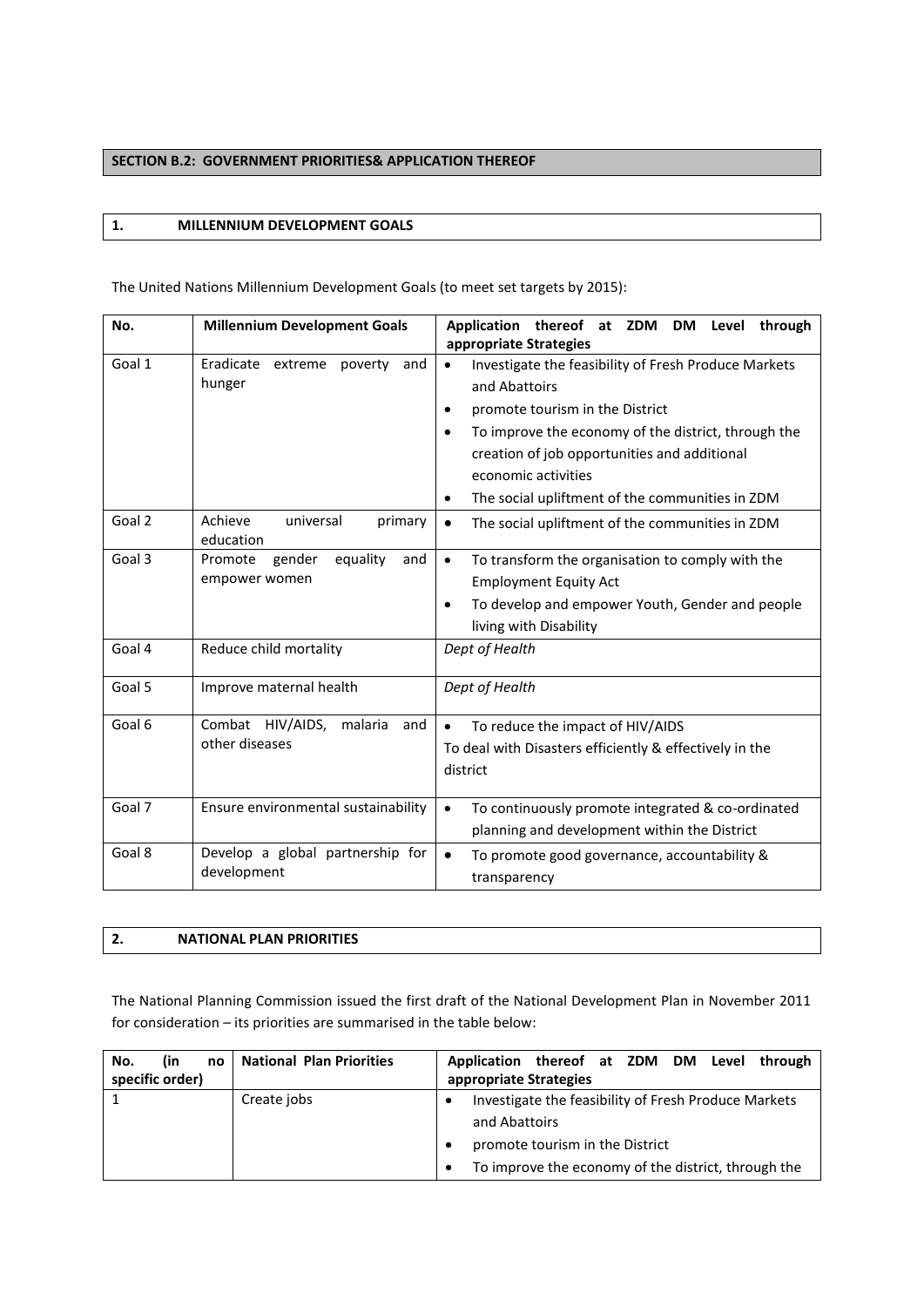| No.<br>(in<br>no | <b>National Plan Priorities</b> | Application thereof at ZDM DM Level through                                                                                                                                                                                                                                                                                                                                                                                                                                                                                                                   |
|------------------|---------------------------------|---------------------------------------------------------------------------------------------------------------------------------------------------------------------------------------------------------------------------------------------------------------------------------------------------------------------------------------------------------------------------------------------------------------------------------------------------------------------------------------------------------------------------------------------------------------|
| specific order)  |                                 | appropriate Strategies                                                                                                                                                                                                                                                                                                                                                                                                                                                                                                                                        |
|                  |                                 | creation of job opportunities and additional                                                                                                                                                                                                                                                                                                                                                                                                                                                                                                                  |
|                  |                                 | economic activities                                                                                                                                                                                                                                                                                                                                                                                                                                                                                                                                           |
| 2                | <b>Expand infrastructure</b>    | To progressively provide a cost effective, reliable<br>$\bullet$<br>water services at a good quality to all potential<br>consumers in the district<br>To viably operate & maintain a Regional Airport that<br>$\bullet$<br>contributes to the growth & development of the<br>district<br>To facilitate the provision of a well-developed<br>$\bullet$<br>district road network<br>To facilitate the effective and efficient removal of<br>$\bullet$<br>solid waste<br>To ensure that sufficient burial space is available<br>$\bullet$<br>within the district |
| 3                | Use resources properly          | To continuously promote integrated & co-ordinated<br>$\bullet$<br>planning and development within the District - with<br>a focus on sustainability                                                                                                                                                                                                                                                                                                                                                                                                            |
| 4                | Inclusive planning              | To continuously promote integrated & co-ordinated<br>$\bullet$<br>planning and development within the District<br>through inclusive particip[ation                                                                                                                                                                                                                                                                                                                                                                                                            |
| 5                | Quality education               | Liaison with the Dept of Education                                                                                                                                                                                                                                                                                                                                                                                                                                                                                                                            |
| 6                | Quality healthcare              | Dept of Health                                                                                                                                                                                                                                                                                                                                                                                                                                                                                                                                                |
| 7                | Build a capable state           | To promote good governance, accountability &<br>$\bullet$<br>transparency                                                                                                                                                                                                                                                                                                                                                                                                                                                                                     |
| 8                | Fight corruption                | Implement Anti-Corruption Policy<br>$\bullet$                                                                                                                                                                                                                                                                                                                                                                                                                                                                                                                 |
| 9                | Unite the nation                | To develop and empower Youth, Gender and people<br>$\bullet$<br>living with Disability - through sports and cultural<br>events<br>The social upliftment of the communities in ZDM                                                                                                                                                                                                                                                                                                                                                                             |

# **3. 12 NATIONAL OUTCOMES**

The 12 National Outcomes that all provincial governments must align to are:

| No. | <b>National Outcome</b>                           | Application thereof at ZDM DM Level<br>through<br>appropriate Strategies |
|-----|---------------------------------------------------|--------------------------------------------------------------------------|
|     | Quality basic education                           | Liaison with the Dept of Education                                       |
|     | A long and healthy life for all<br>South Africans | Dept of Health                                                           |
| 3   | All people in South Africa are<br>and feel safe   | Ligison with the SAPS                                                    |
| 4   | Decent employment through                         | Investigate the feasibility of Fresh Produce Markets<br>$\bullet$        |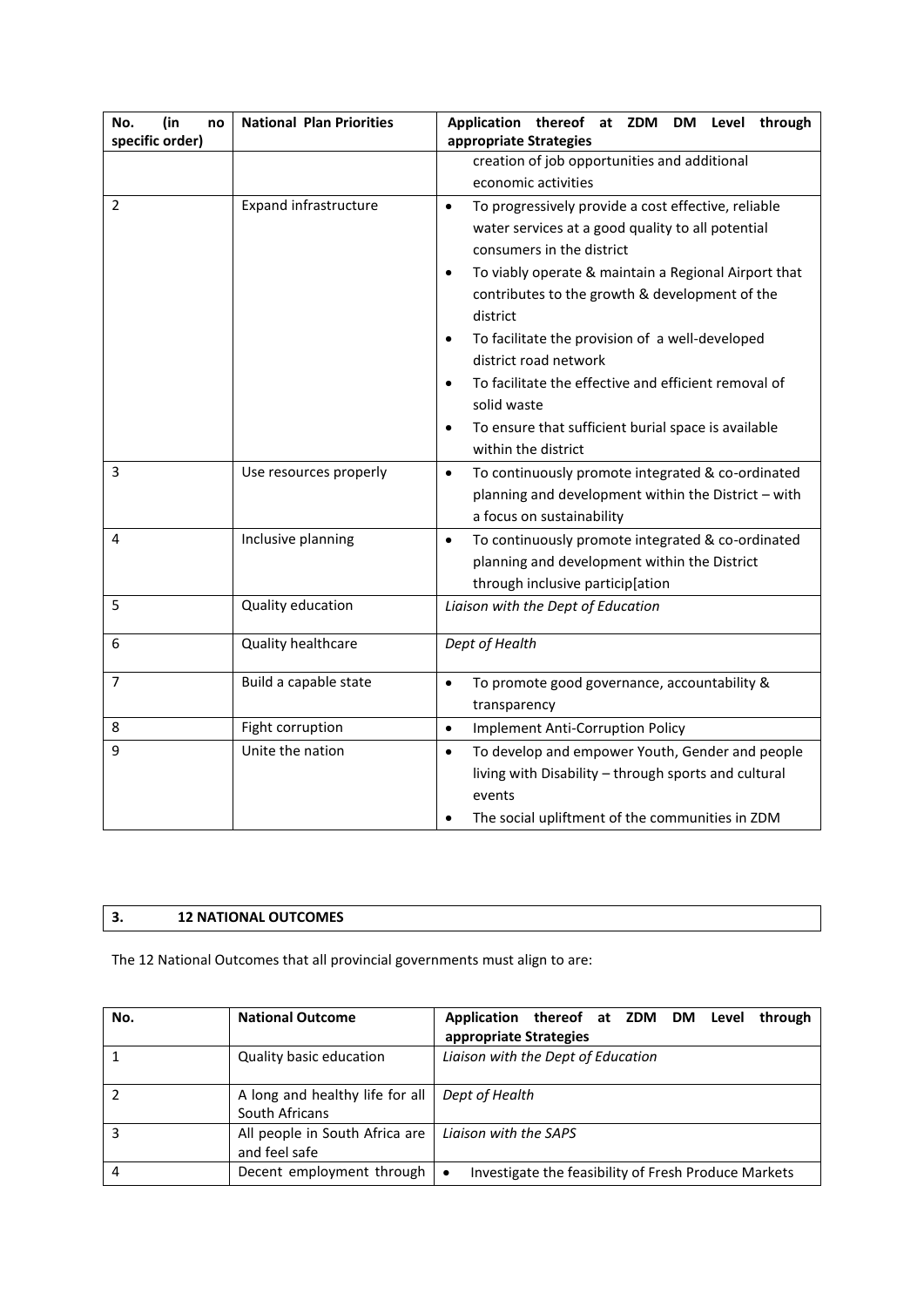| No. | <b>National Outcome</b>                                                                                                   | Application thereof at ZDM DM<br>Level<br>through<br>appropriate Strategies                                                                                                                                                                                                                                                                                                    |
|-----|---------------------------------------------------------------------------------------------------------------------------|--------------------------------------------------------------------------------------------------------------------------------------------------------------------------------------------------------------------------------------------------------------------------------------------------------------------------------------------------------------------------------|
|     | inclusive economic growth                                                                                                 | and Abattoirs                                                                                                                                                                                                                                                                                                                                                                  |
|     |                                                                                                                           | promote tourism in the District                                                                                                                                                                                                                                                                                                                                                |
|     |                                                                                                                           | To improve the economy of the district, through the<br>$\bullet$<br>creation of job opportunities and additional economic<br>activities                                                                                                                                                                                                                                        |
| 5   | Skilled<br>capable<br>and<br>workforce<br>support an<br>to<br>inclusive growth path                                       | $\bullet$<br>Implement Operation Sukuma Sakhe and embrace<br><b>EPWP</b>                                                                                                                                                                                                                                                                                                       |
| 6   | An efficient, competitive and<br>infrastructure<br>responsive<br>network                                                  | To progressively provide a cost effective, reliable<br>$\bullet$<br>water services at a good quality to all potential<br>consumers in the district<br>To viably operate & maintain a Regional Airport that<br>$\bullet$<br>contributes to the growth & development of the<br>district<br>To facilitate the provision of a well-developed district<br>$\bullet$<br>road network |
| 7   | Vibrant,<br>equitable,<br>sustainable<br>rural<br>communities<br>contributing<br>towards food security for all            | To continuously promote integrated & co-ordinated<br>$\bullet$<br>planning and development within the District through<br>inclusive participation<br>The social upliftment of the communities in ZDM<br>$\bullet$                                                                                                                                                              |
| 8   | Sustainable<br>human<br>settlements and improved<br>quality of household life                                             | <b>Implemented Revised SDF</b><br>$\bullet$<br>Prepare and implement District Housing Sector Plan<br>$\bullet$                                                                                                                                                                                                                                                                 |
| 9   | Responsive,<br>accountable,<br>effective and efficient local<br>government system                                         | $\bullet$<br>To promote good governance, accountability &<br>transparency                                                                                                                                                                                                                                                                                                      |
| 10  | Protect and enhance<br>our<br>environmental assets<br>and<br>natural resources                                            | To continuously promote integrated & co-ordinated<br>$\bullet$<br>planning and development within the District - with a<br>focus on sustainability                                                                                                                                                                                                                             |
| 11  | Create a better South Africa,<br>a better Africa, and a better<br>world                                                   | All<br>$\bullet$                                                                                                                                                                                                                                                                                                                                                               |
| 12  | An efficient, effective and<br>development oriented public<br>service and an empowered,<br>fair and inclusive citizenship | $\bullet$<br>To promote good governance, accountability &<br>transparency                                                                                                                                                                                                                                                                                                      |

Outcome 9 is explained further below:

Outcome 9 aims at creating a responsive, accountable, effective and efficient local government system so as to restore the confidence of people in the local sphere of government.

The Outcome consists of seven outputs viz:

#### **Output 1 - Implement a differentiated approach to municipal financing, planning and support**

Municipalities within the country differ with regard to their capacities and challenges they are faced with. There is therefore a need for municipalities to focus on issues/functions which they can realistically deliver on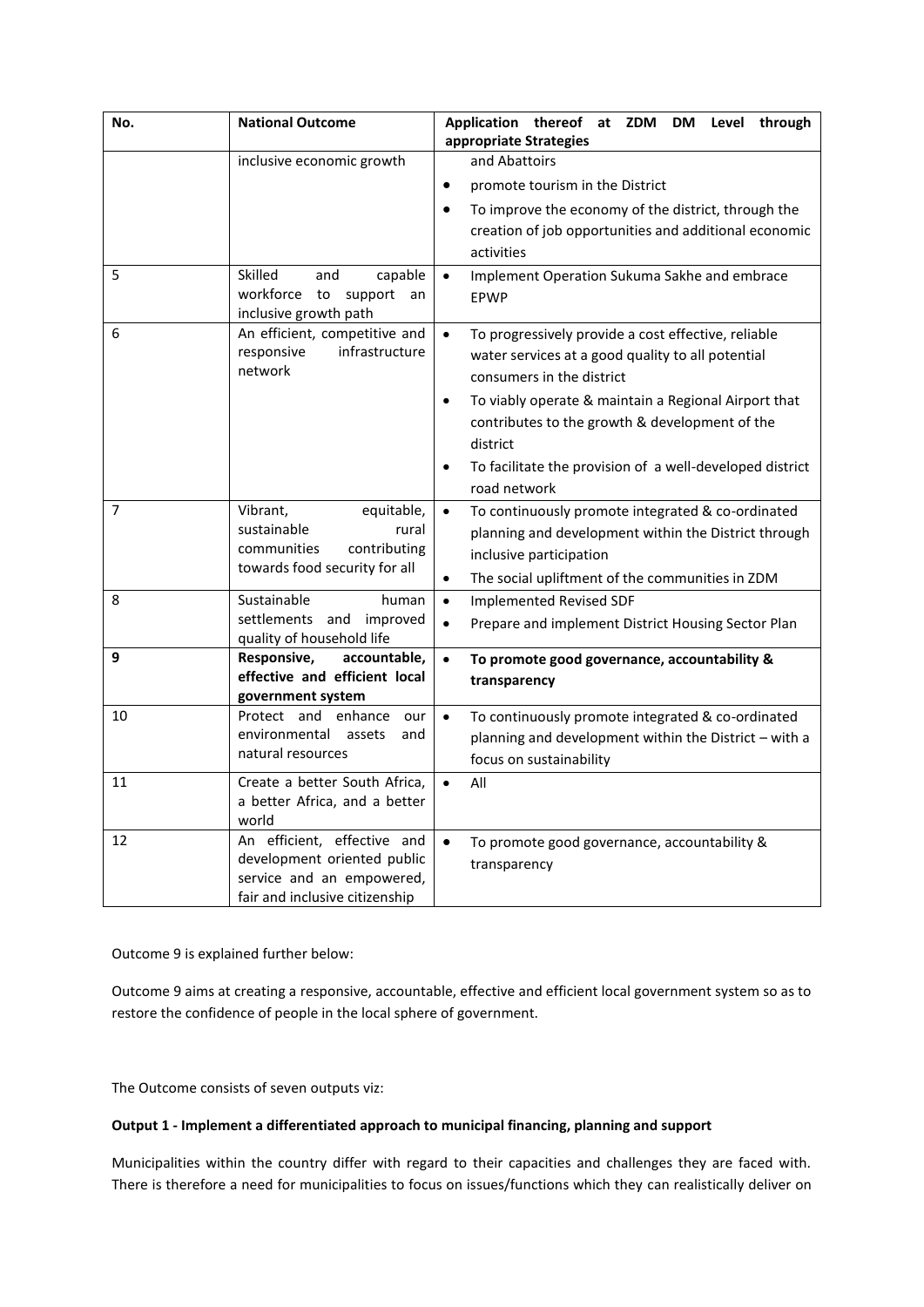rather than adopting a "one size fits all approach". The implementation of a differentiated approach would take the unique circumstances of municipalities into account when support is provided in terms of financing and development planning. In this regard the following is proposed:

- The six metros will be granted more autonomy in terms of infrastructure and housing delivery through the acceleration of the MIG programme and the housing accreditation process.
- Municipalities would be classified according to their capacity and on the basis of this classification municipalities with limited capacities will be required to produce simplified IDPs and revenue plans.
- Critical posts (e.g. Municipal Manager, Town Planner, CFO, etc) within a municipality would need to be audited and filled by competent and qualified individuals.
- Performance contracts of Municipal Managers needs to be concise and crisp.

# **Output 2 - Improve access to basic services**

The obstacle faced in accelerating services relate to a lack of critical infrastructure in rural areas and the increase in informal settlements in urban areas. The following interventions have been proposed to achieve this output:

- The establishment of a bulk infrastructure fund will assist in unlocking the delivery of reticulation services, provide funding for bulk infrastructure, upgrade and rehabilitate existing bulk infrastructure, procure well located land and will align Provincial and Municipal Infrastructure Grants with housing projects.
- A Special Purpose Vehicle will also be established to assist municipalities in sourcing private sector funding for infrastructure development and will provide support in the planning and expenditure of CAPEX and OPEX budgets in municipalities.
- Ensure improved access to basic services by 2014 by increasing access to water (from 92% to 100%), sanitation (from 69% to 100%), refuse removal (from 64% to 75%) and electricity (from 81% to 92%).

#### **Output 3 - Implementation of the Community Work Programme**

The rollout of the programme will assist in improving the economic sustainability in municipalities by creating a minimum level of regular work, providing an employment safety net, supplement other livelihood strategies and contribute to the development of public assets in poor communities. The following are proposed:

- The programme is to be implemented in at least 2 wards in each municipality.
- It will support the creation of 4.5million jobs by 2014.
- Ensure that 30% of all CWP job opportunities can be associated with functional cooperatives.

#### **Output 4 - Actions supportive of the human settlement outcome**

The government has made tremendous progress in the delivery of housing since 1994 however; there is still an increasing flow of demand. Breaking New Ground advocates an integrated approach to the delivery of housing and local government has an important role to play in this regard. The following interventions have been proposed to deal with the increased demand for housing:

- Initiate projects which will lead to increased densities by 2014.
- Release of public land for the development of low income and affordable housing on well-located land.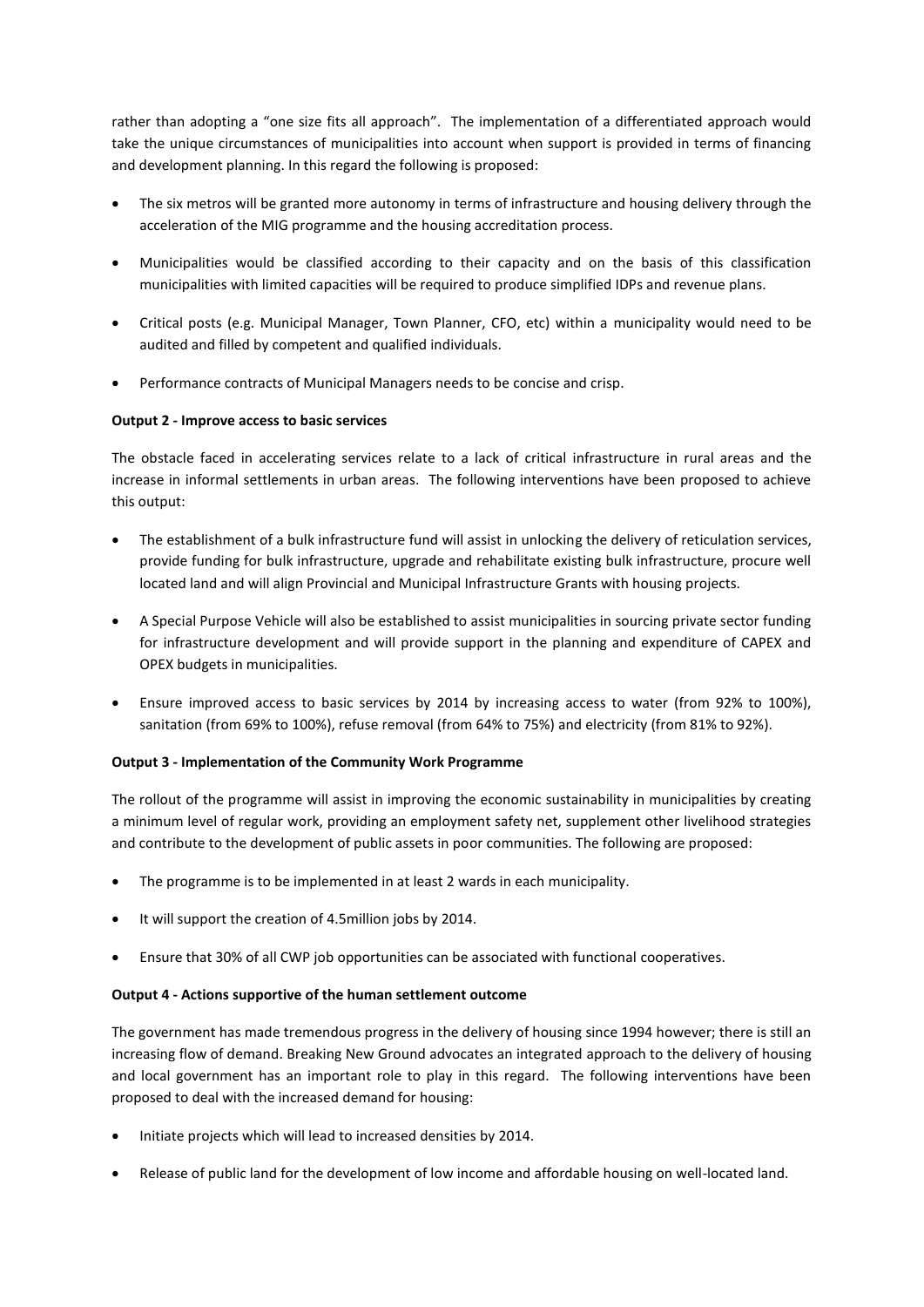- Expansion of the National Upgrading Support Programme in 45 priority municipalities which will assist in the upgrading of informal settlements.
- Develop and monitor a national coordination grant framework so as to better align all local government grants that impact on local communities.
- Creation of clear national norms and standards for different municipalities and settlement areas which will support the overall objective of creating well-functioning, integrated and balanced urban and rural settlements.
- Support the process to finalize the drafting of new national spatial and land use legislation.

#### **Output 5 - Deepen democracy through a refined Ward Committee Model**

The local sphere has been fraught with inter and intra party tensions and community frustration. There is therefore a need to strengthen the people-centred approach to governance and development. This can be achieved through:

- Reviewing and strengthening the legislative framework for Ward Committees and community participation so as to institute clear responsibilities and institutional arrangements for Ward Committees and Community Development Workers and to ensure broadened participation.
- New approaches to resource and fund the activities of Ward Committees.
- Support measure to ensure that at least 90% of all Ward Committees are fully functional by 2014.

#### **Output 6 - Improve administrative and financial capability**

A number of municipalities are characterized by poor administrative and financial management which in turn negatively impacts on delivery of services. The following interventions have been proposed:

- Ensure that municipalities with unqualified audits increases from 53% to 100% through the maintenance of financial management systems, establishment of Public Accounts Committees, ensuring timely submission of annual financial statements and financial management training.
- Strengthening the anti-corruption capacities of municipalities.
- Reduce municipal debt by improving administrative processes, ensuring consumers contract to municipalities, provide tangible service delivery incentives, etc.
- Municipalities overspending on OPEX reduced from 8% to 4% by 2014.
- Municipalities under spending on CAPEX reduced from 63% to 30% by 2014.
- Municipalities spending less than 5% of OPEX on repairs and maintenance reduced from 92% to 45% by 2014.

#### **Output 7 - A single window of coordination**

The output aims to bring about greater cohesion in the work of government thereby reducing the fragmentation being experienced within the cooperative governance arrangements impacting on local government. This single entry point into the local government arena will be achieved by:

Reviewing and amending local government policy and legislation where necessary.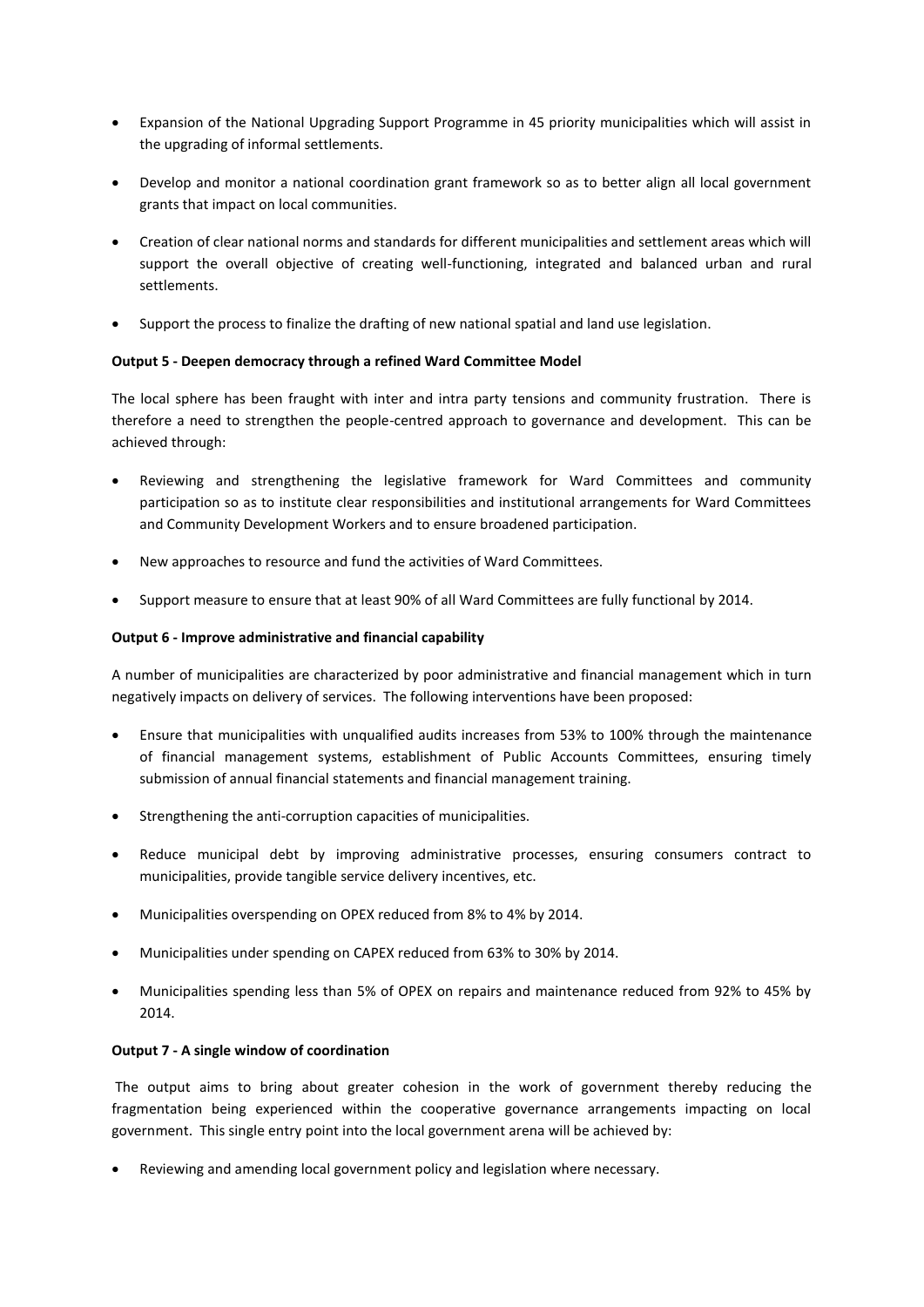Coordination of all support, monitoring and other interventions that are occurring in the local government sphere.

The Municipality should strive to ensuring that the outputs of the delivery agreement are met and as such strategies, to ensure that the outputs are taken into consideration, would have to be identified within the various plans of the IDP.

# **4. 5 NATIONAL PRIORITIES**

The Five National and Six Provincial Priorities include the following:

| No.            | Five National (Including 6 <sup>th</sup><br><b>Provincial) Priorities</b>                        | Application thereof at ZDM<br>DM Level<br>through                                                                                                                                                                                                                             |
|----------------|--------------------------------------------------------------------------------------------------|-------------------------------------------------------------------------------------------------------------------------------------------------------------------------------------------------------------------------------------------------------------------------------|
| $\mathbf{1}$   | Job creation (Decent work<br>and Economic growth)                                                | appropriate Strategies<br>Investigate the feasibility of Fresh Produce Markets<br>$\bullet$<br>and Abattoirs<br>promote tourism in the District<br>To improve the economy of the district, through the<br>creation of job opportunities and additional economic<br>activities |
| $\overline{2}$ | Education                                                                                        | Liaison with the Dept of Education                                                                                                                                                                                                                                            |
| 3              | Health                                                                                           | Liaison with the Dept of Health                                                                                                                                                                                                                                               |
| 4              | development,<br>food<br>Rural<br>security and land reform                                        | The social upliftment of the communities in ZDM<br>$\bullet$                                                                                                                                                                                                                  |
| 5              | Fighting crime and corruption                                                                    | Implement District's Anti-Corruption Policy                                                                                                                                                                                                                                   |
| 6              | Nation-building<br>and<br>good<br>governance (State of KZN<br>Province Address February<br>2010) | To promote good governance, accountability &<br>transparency<br>To develop and empower Youth, Gender and people living<br>with Disability – through sports and cultural events                                                                                                |

# **5. STATE OF THE NATION ADDRESS**

The State of the Nation Address was delivered by His Excellency, Jacob G Zuma, President of the Republic of South Africa on the occasion of the joint sitting of Parliament in Cape Town on 14 February 2013.

The President reported on progress made with the implementation of the National Plan and reiterated that the priorities as expressed in the National Plan need to be addressed.

### **6. PROVINCIAL GROWTH AND DEVELOPMENT STRATEGY (PGDS) GOALS**